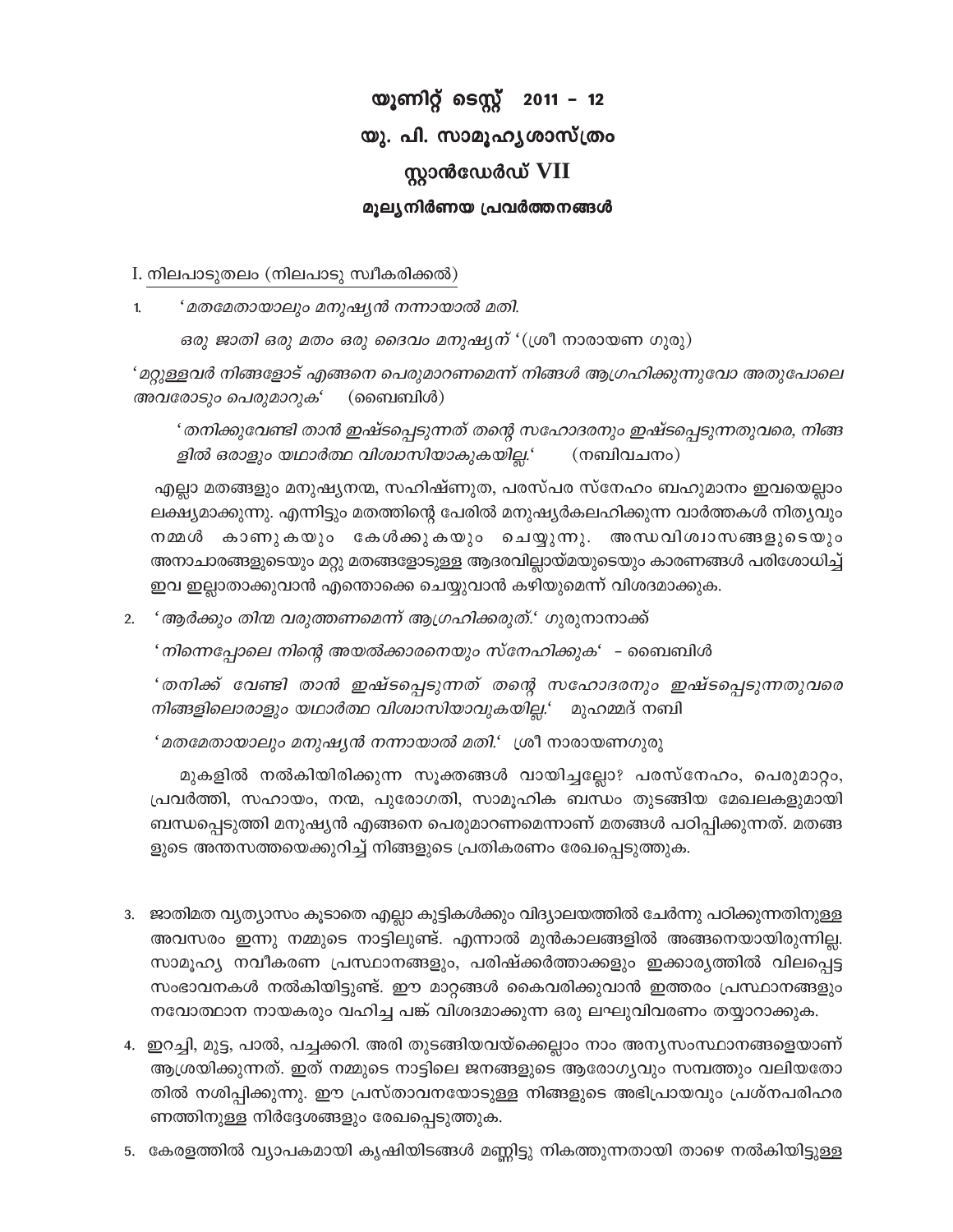ചിത്രങ്ങളിൽ നിന്നും മനസിലാക്കാം. എന്താണിതിനു കാരണം ഇതു നിയന്ത്രിക്കുന്നതിനുള്ള നിങ്ങളുടെ നിർദ്ദേശങ്ങൾ രേഖപ്പെടുത്തുക.



6. താഴെ കൊടുത്തിട്ടുള്ള ചിത്രങ്ങൾ താരതമ്യം ചെയ്യൂ.



10 വർഷങ്ങൾക്ക് മുമ്പ് എന്റെ നാട്



10 വർഷത്തിന് ശേഷം എന്റെ നാട്

എന്തെല്ലാം മാറ്റങ്ങളാണ് ഇപ്പോൾ ഗ്രാമത്തിന് സംഭവിച്ചിട്ടുള്ളത്? ഈ മാറ്റം പുരോഗമന പര മാണോ? നിങ്ങളുടെ അഭിപ്രായം വിശദമാക്കുക

II. അപഗ്രഥനവും നിഗമനരൂപീകരണവും

1. സാമൂഹ്യശാസ്ത്ര സെമിനാറിൽ അവതരിപ്പിക്കുന്നതിനായി ആശ തയ്യാറാക്കിയ രണ്ടു പട്ടികകൾ താഴെ നൽകുന്നു.

|             | നെൽക്കൃഷി വിസ്തീർണം | നാണ്യവിള വിസ്തൃതി |           |          |                |
|-------------|---------------------|-------------------|-----------|----------|----------------|
| $1952 - 53$ | 742                 |                   | വിള       | വിസ്തൃതി | കൃഷിഭൂമിയുടെ % |
| $1973 - 74$ | 874                 | തെങ്ങ്<br>1       |           | 9.0      | 40             |
| $1980 - 91$ | 802                 | $\overline{2}$    | റബ്ബർ     | 4.8      | 21             |
| $1990 - 91$ | 559                 | $\mathbf{3}$      | കുരുമുളക് | 2.2      | 10             |
| $1995 - 96$ | 471                 | $\overline{4}$    | കവുങ്ങ്   | 1.0      | $\overline{4}$ |
| $2004 - 05$ | 290                 | 5                 | കശുമാവ്   | 0.9      | $\overline{4}$ |
|             |                     | $6\phantom{1}6$   | കാപ്പി    | 0.9      | $\overline{4}$ |
|             |                     | 7                 | തേയില     | 0.4      | 2              |
|             |                     | 8                 | ഏലം       | 0.4      | $\overline{2}$ |
|             |                     |                   | ആകെ       | 19.6     | 87             |

പട്ടിക അപഗ്രഥിച്ച് കൃഷിയെ സംബന്ധിച്ച് നിങ്ങളുടെ അഭിപ്രായം രേഖപ്പെടുത്തുക.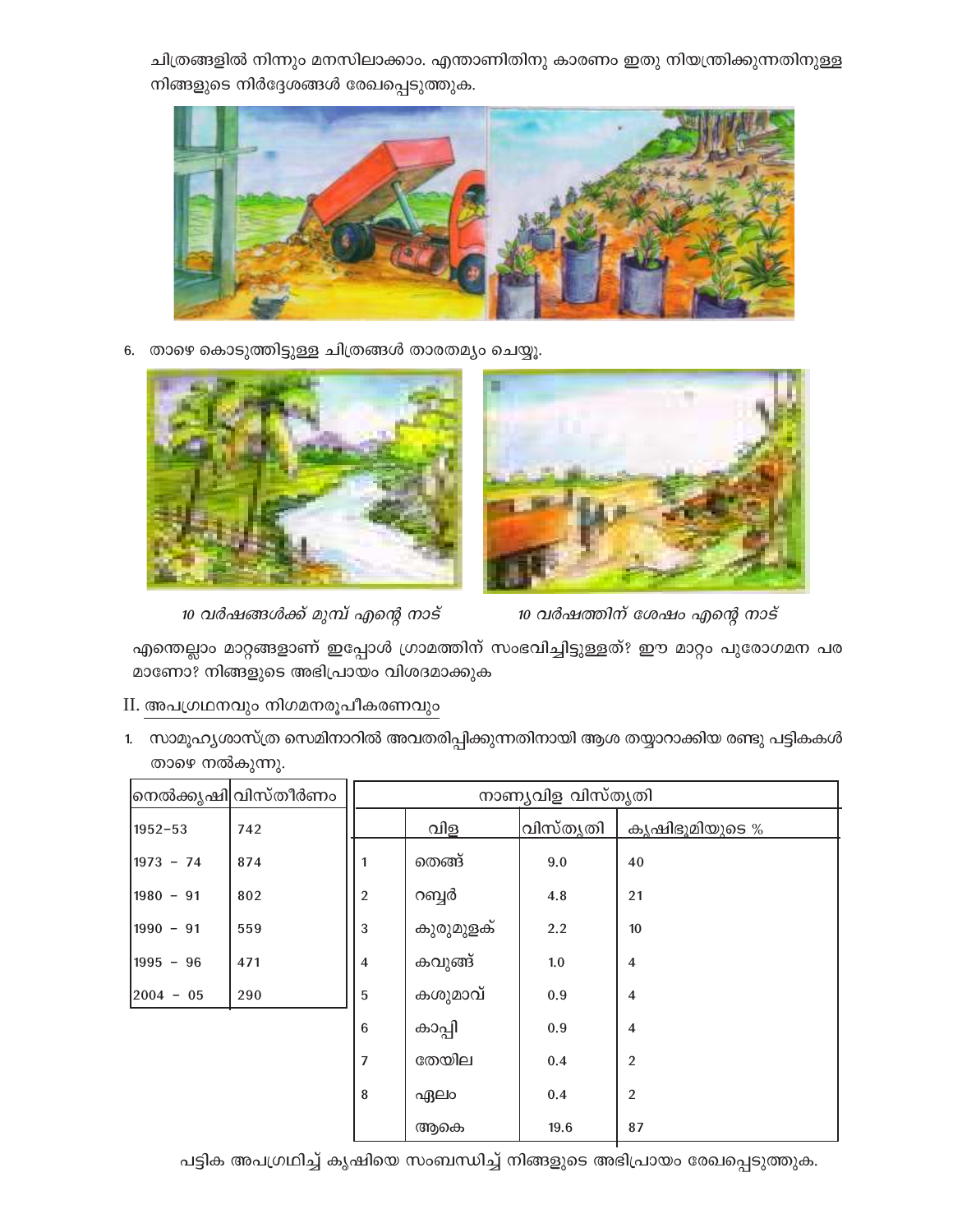കേരളത്തിലെ മഴയും കൃഷിയും പ്രധാനമായും മൺസൂണിനെ ആശ്രയിച്ചാണ്. ഇതിന് സഹായകമാകുന്നത് പശ്ചിമഘട്ട മലനിരകളാണ്. പശ്ചിമഘട്ട മലനിരകൾക്ക് നടുവിലായി സ്ഥിതി ചെയ്യുന്നെങ്കിലും പാലക്കാടൻ ചുരത്തിൽ മൺസൂൺ കാലവർഷം കാര്യമായി ലഭിക്കുന്നില്ല. ഇതിന്റെ കാരണങ്ങൾ വിശകലനം ചെയ്ത് ഒരു കുറിപ്പ് തയ്യാറാക്കുക

പ്രവർത്തനം 3 (അപഗ്രഥനവും നിഗമന രൂപീകരണവും)

എല്ലായിടങ്ങളിലും അഴിമതി രൂക്ഷമാകുന്നു

കൊയ്യാൻ ആളില്ല,

കർഷകർ ദുരിതത്തിൽ

കടകളിൽ കൊള്ള; വാഹനങ്ങൾ കത്തിച്ചു.

> സ്ത്രീധന പീഡനം: യുവാവ് അറസ്റ്റിൽ

നിരന്തരപ്രയത്നങ്ങളിലൂടെ നേടിയെടുത്ത നവോത്ഥാന മൂല്യങ്ങൾ നഷ്ടപ്പെടുന്ന സാഹചര്യങ്ങളാണ് വർത്തമാനകാല സംഭവങ്ങൾ തെളിയിക്കുന്നതെന്ന് ബോധ്യപ്പെടുന്നുണ്ടല്ലോ? ദൈവത്തിന്റെ സ്വന്തം നാട് എന്ന് അഭിമാനിക്കുന്ന നമ്മുടെ നാട്ടിൽ സാമൂഹ്യബോധം വളർത്താനും സംരക്ഷിക്കാനും വിദ്യാർത്ഥികളെന്ന നിലയിൽ എന്തൊക്കെ ചെയ്യാൻ കഴിയുമെന്ന് രേഖപ്പെടുത്തുക.

പ്രവർത്തനം 4 (അപഗ്രഥനവും നിഗമന രൂപീകരണവും)

| ജൂൺ 21          | ഡിസംബർ 22                |
|-----------------|--------------------------|
| $0.0000 - 6.09$ | $Q$ $Q$ $Q$ $Q$ $-$ 6.35 |
| അസ്തമയം – 6.38  | അസ്തമയം – 6.05           |
| മാർച്ച് 21      | സെപ്റ്റംബർ – 23          |
| $Q_3Q_0 - 6.28$ | $Q_3Q_0 - 6.13$          |
| അസ്തമയം – 6.29  | അസ്തമയം – 6.14           |

മുകളിൽ നൽകിയിട്ടുള്ള പട്ടിക അവലോകനം ചെയ്തതിൽ നിന്ന് പകലിന്റെ ദൈർഘ്യം വ്യത്യസ്ത കാലങ്ങളിൽ വ്യത്യാസപ്പെട്ടിരിക്കുന്നുവെന്ന് ബോധ്യമായല്ലോ? പകലിന്റെ ഈ ഏറ്റക്കുറച്ചിലിന്റെ കാരണങ്ങൾ വിശകലനം ചെയ്ത് ഒരു കുറിപ്പ് തയ്യാറാക്കുക. ചിത്രങ്ങളും ചേർക്കാം.

III. അറിവിന്റെ പ്രയോഗം

പ്രവർത്തനം 1

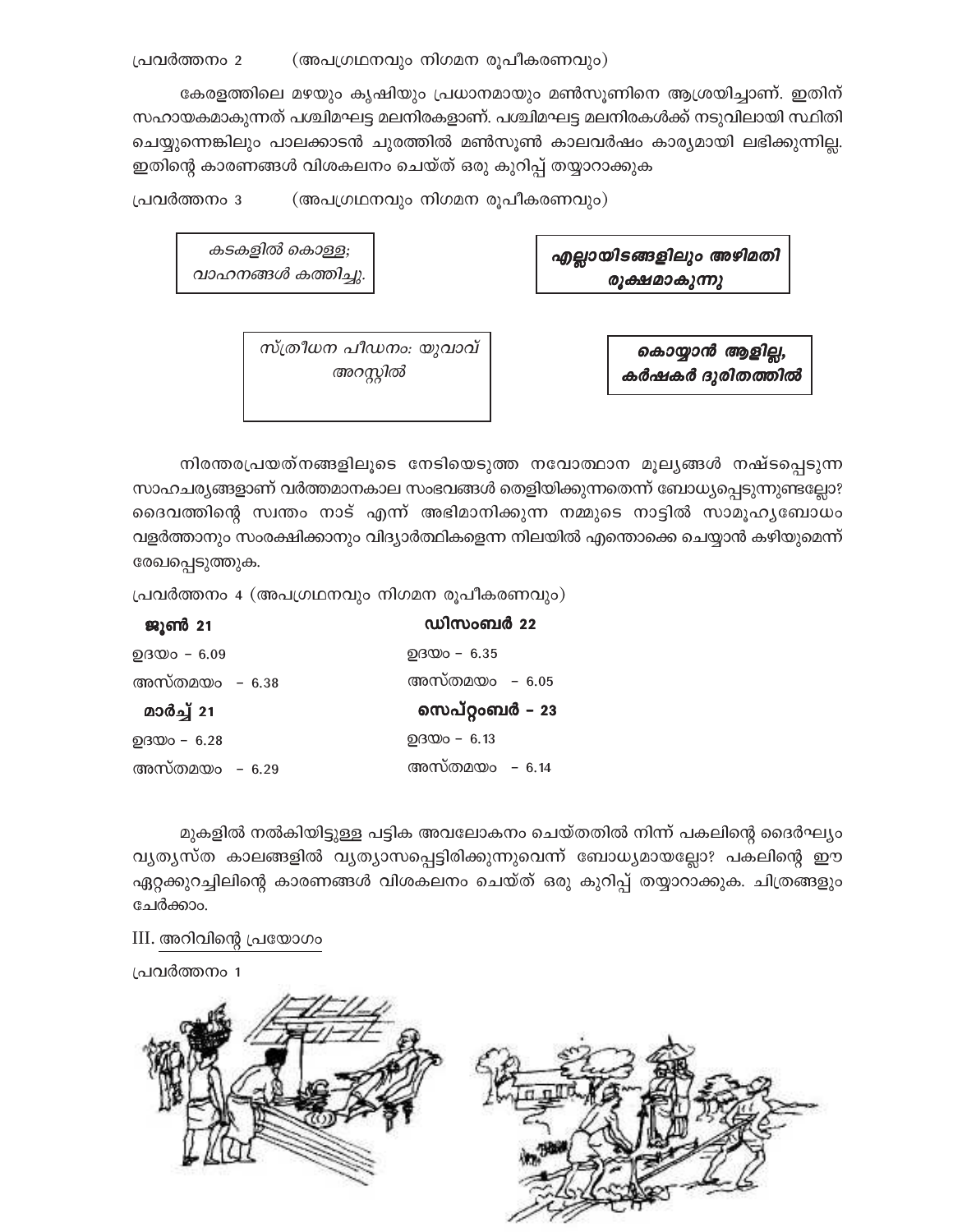കേരളീയ സമൂഹത്തിൽ നിലനിന്നിരുന്ന ജന്മി കുടിയാൻ വ്യവസ്ഥയെക്കുറിച്ച് ധാരണ നൽകുന്ന ചിത്രങ്ങളാണ് മുകളിൽ നൽകിയിട്ടുള്ളത്. അക്കാലത്തെ ജന്മിമാരുടെയും കുടിയാന്മാരുടെയും അവസ്ഥകൾ താരതമ്യം ചെയ്ത് നിങ്ങളുടെ നിരീക്ഷണങ്ങളും ഉൾപ്പെടുത്തി ഒരു കുറിപ്പ് തയ്യാറാക്കുക.

#### പ്രവർത്തനം 2

നാടായ നാടൊക്കെ നെല്പാടങ്ങൾ മണ്ണിട്ട് നികത്തുന്നതിന്റെ നേർക്കാഴ്ചകൾ നിങ്ങൾക്കു മുന്നിൽ തന്നെയുണ്ട്. ഇതുമൂലമുണ്ടാകുന്ന ദോഷങ്ങൾ നമുക്കറിയാം. ഭക്ഷ്യക്ഷാമം, ജലക്ഷാമം, പരിസ്ഥിതി നാശം മുതലായവ ചില ഉദാഹരണങ്ങളാണ്.

ഇവയെല്ലാം മനസിലാക്കിയിട്ടും ഒരു നെൽകർഷകൻ തന്റെ പാടം മണ്ണിട്ട് നികത്താൻ തീരുമാനിച്ചു. അയാളെ അതിന് പ്രേരിപ്പിച്ചത് എന്തെല്ലാമായിരിക്കും? ഈ പ്രവണതയിൽ നിന്ന് പിന്മാറാൻ നെൽകർഷകർക്ക് എന്തെല്ലാം സഹായങ്ങളാണ് ലഭ്യമാക്കേണ്ടത്? ഗവൺമെന്റ്, കൃഷി, നിയമങ്ങൾ – വൈദ്യുതി – ജലവകുപ്പുകൾ, നെല്ല്, സംഭരണം, വിപണനം, വിള ഇൻഷ്വറൻസ് തുടങ്ങിയ മേഖലകൾ ഉൾപ്പെടുത്തി സാമൂഹൃശാസ്ത്ര ക്ലബ്ബിന്റെ ആഭിമുഖൃത്തിൽ നെൽകൃഷിയുടെ ഇന്നത്തെ അവസ്ഥ – സെമിനാറിൽ അവതരിപ്പിക്കുന്നതിനായി പ്രഭാഷണം തയ്യാറാക്കുക.

#### പ്രവർത്തനം 3

ലക്ഷങ്ങൾ ദാരിദ്ര്യത്തിലും അജ്ഞതയിലും ജീവിക്കുന്നിടത്തോളം കാലം അവരുടെ ചെലവിൽ വിദ്യാഭ്യാസം നേടുകയും അവരെ അല്പം പോലും ശ്രദ്ധിക്കാതിരിക്കുകയും ചെയ്യുന്ന ഓരോരുത്തനെയും ഞാൻ രാജ്യദ്രോഹിയായി കരുതുന്നു. (സ്വാമി വിവേകാനന്ദൻ)

കുട്ടികളെ നാളെയുടെ വാഗ്ദാനങ്ങളാക്കി വളർത്തിയെടുക്കാൻ ഉത്തരവാദിത്തപ്പെട്ട ഒരു സമൂഹത്തിലാണ് നാം ജീവിക്കുന്നത്. കഠിനാധ്വാനം ചെയ്യുന്ന മാതാപിതാക്കൾ, അർപ്പണ ബോധമുള്ള ഗുരുക്കന്മാർ, കുട്ടികളുടെ അവകാശങ്ങൾ, വിദ്യാഭ്യാസ അവകാശം തുടങ്ങിയ നിയമങ്ങൾ കൊണ്ട് പൊതിഞ്ഞ് സൂക്ഷിക്കാൻ ഭരണകൂടം, ചുറ്റിനും കൈത്താങ്ങായി സമൂഹം അങ്ങനെ ഒരുത്തമ പൗരനായിത്തീരുന്ന ഒരാൾക്ക് അതിന്റെ പിന്നിൽ അധ്വാനിച്ച മേൽപ്പറഞ്ഞവരോടുള്ള ഉത്തരവാദിത്വങ്ങൾ എന്തൊക്കെയായിരിക്കും? മനോഭാവം വ്യക്തമാ ക്കുക.

പ്രവർത്തനം 4

| 1915 ലെയും 1930 ലേയും കുടിയാൻ |  |  |  |  |  |  |
|-------------------------------|--|--|--|--|--|--|
| നിയമം                         |  |  |  |  |  |  |

1954 ലെ ഭൂഉടമസ്ഥ കൈവശാവകാശ നിയന്ത്രണ നിയമം

1963 ലെ ഭുപരിഷ്കരണ നിയമം

1959 ലെ കാർഷിക ബന്ധനിയമം

1969 ലെ ഭൂപരിഷ്കരണ ഭേദഗതി നിയമം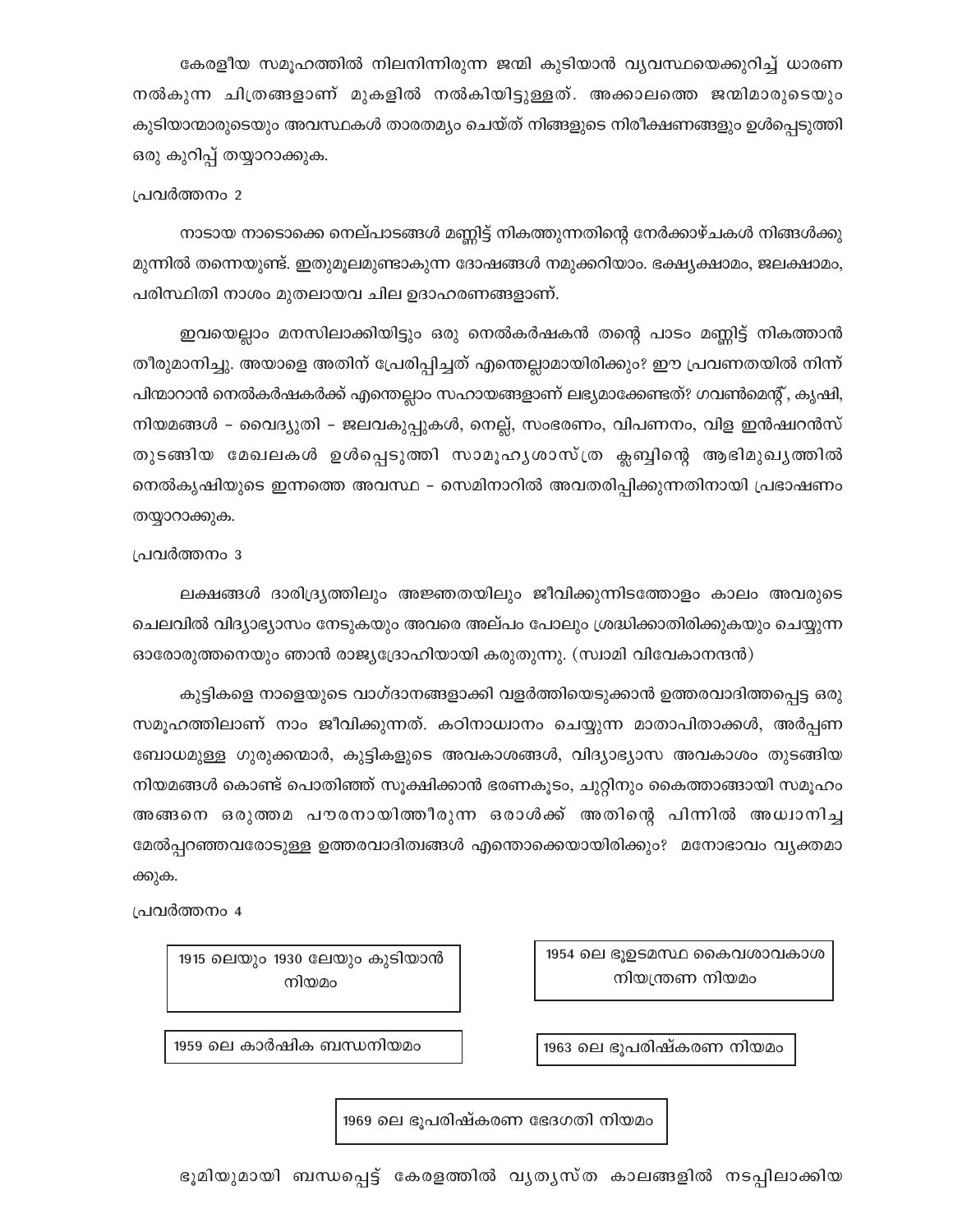നിയമങ്ങളേക്കുറിച്ചുള്ള സൂചനകളാണ് മുകളിൽ തന്നിട്ടുള്ളത്. ഈ നിയമങ്ങളുടെ ഫലമായി കേരളത്തിലെ കർഷകർക്ക് ഉണ്ടായിട്ടുള്ള നേട്ടങ്ങൾ പട്ടികപ്പെടുത്തുക.

#### പ്രവർത്തനം 5

രാജാറാം മോഹൻ റോയ്, ദയാനന്ദസരസ്വതി, സ്വാമി വിവേകാനന്ദൻ, ശ്രീ രാമകൃഷ്ണ പരമഹംസർ, മഹാദേവ ഗോവിന്ദ റാണഡെ, ആനി ബസന്റ്, ശ്രീ നാരായണഗുരു, അയ്യങ്കാളി, സർ സയ്യിദ് അഹമ്മദ്ഖാൻ

19 –ാം നൂറ്റാണ്ടിൽ ഇന്ത്യയിൽ നവോത്ഥാന പ്രസ്ഥാനങ്ങൾക്ക് രൂപം കൊടുക്കുകയും സാമൂഹ്യ പരിഷ്ക്കരണ പ്രക്രിയകളിൽ സജീവ പങ്കാളിത്തം വഹിയ്ക്കുകയും ചെയ്ത ഏതാനും ദേശീയ നേതാക്കളുടെ പേരുകളാണ് മുകളിൽ തന്നിട്ടുള്ളത്. ഇവരിൽ ആരെങ്കിലും രണ്ടുപേരുടെ സേവനത്തെക്കുറിച്ച് ലഘുകുറിപ്പുകൾ തയ്യാറാക്കുക.

## അറിവിന്റെ നിർമ്മാണം

പ്രവർത്തനം 1 (പ്രശ്നനിർദ്ധാരണ പ്രവർത്തനങ്ങളുടെ ആസൂത്രണം)

കരിമ്പുഴ ഗ്രാമപഞ്ചായത്തിലെ ഏറ്റവും പ്രായമേറിയ ജനപ്രതിനിധിയാണ് കണ്ണൻ നായർ. ക്വറ്റ് ഇന്ത്യാസമരം ഉൾപ്പെടെ സ്വാതന്ത്ര്യ പ്രക്ഷോഭങ്ങളിലും, സാമൂഹൃ അസമത്വങ്ങൾക്കെതിരെയുള്ള നിരവധി സമരങ്ങളിലും അദ്ദേഹം സജീവമായി പങ്കെടുത്തിട്ടുണ്ട്. ജന്മിത്തകാലത്തെക്കുറിച്ചും അക്കാലത്തു നടന്ന കർഷകഭൂസമരങ്ങളെക്കുറിച്ചും അദ്ദേഹത്തിൽ നിന്ന് വിവരങ്ങൾ ശേഖരിക്കുവാൻ സ്കൂൾ സാമൂഹ്യശാസ്ത്രക്ലബ്ബ് തീരുമാനിച്ചു. അദ്ദേഹവുമായി അഭിമുഖ സംഭാഷണം നടത്തി വിവരങ്ങൾ ശേഖരിക്കുവാൻ ആവശ്യമായ ചോദ്യാവലി തയ്യാറാക്കുക. കുറഞ്ഞത് 5 ചോദ്യങ്ങളെങ്കിലും ഉണ്ടാവണം.

(പ്രശ്നനിർദ്ധാരണ പ്രവർത്തനങ്ങളുടെ ആസൂത്രണം) പ്രവർത്തനം 2

| സംസ്ഥാനം       | ഒരു വർഷം ലഭിക്കുന്ന മഴയുടെ അളവ്(മി.മി) |  |  |
|----------------|----------------------------------------|--|--|
| തമിഴ്നാട്      | 998                                    |  |  |
| രാജസ്ഥാൻ       | 494                                    |  |  |
| മേഘാലയ         | 2818                                   |  |  |
| ആന്ധ്രാപ്രദേശ് | 912                                    |  |  |
| കേരളം          | 3103                                   |  |  |
| മദ്ധ്യപ്രദേശ്  | 1178                                   |  |  |
|                |                                        |  |  |

ഇന്ത്യയിലെ വിവിധ സംസ്ഥാനങ്ങളിലെ വാർഷിക മഴ ലഭ്യതയാണ് മുകളിലെ പട്ടികയിൽ നൽകിയിട്ടുള്ളത്. മറ്റ് സംസ്ഥാനങ്ങളെ അപേക്ഷിച്ച് കൂടുതൽ മഴ ലഭിക്കുന്നുണ്ടെങ്കിലും കേരളത്തിൽ വ്യാപകമായ ജലദൗർലഭ്യം അനുഭവപ്പെടുന്നുണ്ട്. ഈ പ്രശ്നം വിശകലനം ചെയ്ത് പരിഹാരമാർഗങ്ങൾ നിർദ്ദേശിക്കുക.

#### പ്രവർത്തനം 3

ജന്മി കുടിയാൻ വ്യവസ്ഥയെക്കുറിച്ചും അന്നത്തെ കൃഷിക്കാരുടെ കഷ്ടപ്പാടുകളെക്കുറിച്ചും നാം പലതും പഠിച്ചു. ഇനിയും എത്രയോ സംഭവങ്ങൾ അന്ന് ജീവിച്ചിരുന്നവർക്ക് പറയാറുണ്ടാ കും. 90 വയസ് കഴിഞ്ഞ ചോതി മൂപ്പനെ സന്ദർശിച്ചാലോ.

ജന്മി കുടിയാൻ വ്യവസ്ഥ നിലനിന്നിരുന്ന കാലഘട്ടത്തെക്കുറിച്ചറിയുന്നതിന് ചോതി മൂപ്പ നുമായി നടത്താനുദ്ദേശിക്കുന്ന അഭിമുഖത്തിന് അനുയോജ്യമായ ചോദ്യാവലി തയ്യാറാക്കുക.